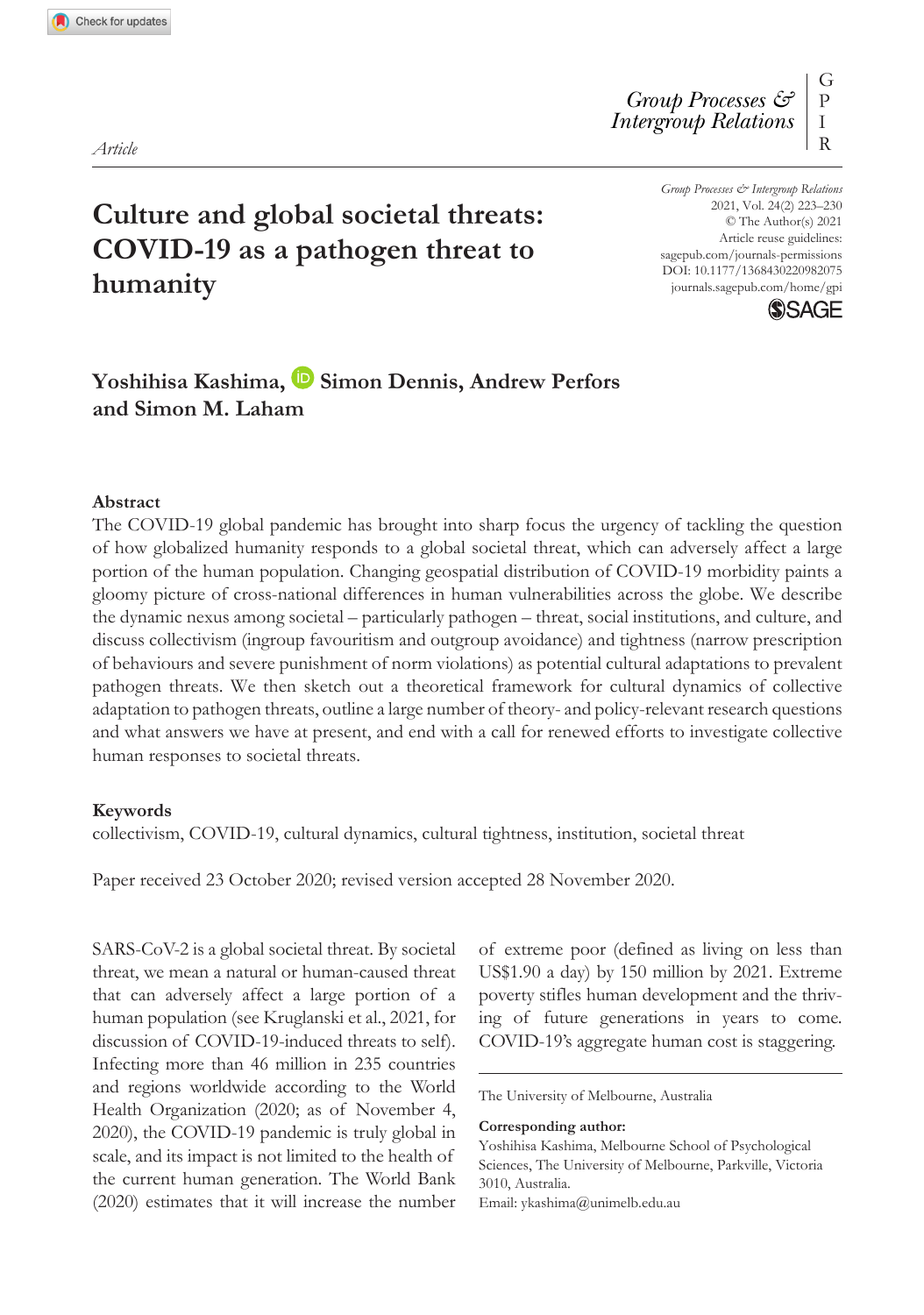Nevertheless, to adapt to the natural and human-made environments over our species' history, human populations have collectively coped with diverse societal threats, including climactic extremes and intergroup conflict, but also infectious diseases (Fincher & Thornhill, 2012). Arguably, the global pandemic is another of these challenges that now globalized humanity needs to overcome. Because culture is one of the most important means with which humans can meet societal challenges (for a review, see Kashima, 2019), it is critical to consider cultural implications of pandemics and contemplate our ways forward into the future of humanity as a whole.

#### **Pathogen Threats, Culture, and Institutions**

Human populations that have been under pathogen threats tend to have two major cultural characteristics: collectivism (e.g., Fincher & Thornhill, 2012) and cultural tightness (e.g., Gelfand et al., 2011; Jackson et al., 2020). Collectivism is here understood as a combination of tendencies (a) to favour one's ingroup and maintain a close social network within one's ingroup (i.e., ingroup favouritism), and (b) to avoid strangers (i.e., outgroup avoidance). Cultural tightness is a combination of tendencies (c) to define a narrow range of behaviours as appropriate in a wide range of situations (i.e., tight norms), and (d) to punish norm violations severely (i.e., severe punishment). Cultural tightness is a *metanorm*, namely, a norm about how norms are defined, and how their violations are dealt with. In sum, people living under constant pathogen threats are likely to adopt well-defined and tightly sanctioned cultural practices, including those that maintain a relatively narrow, particularly kinship-based, ingroup with a clear group boundary (see also Templeton, 2021, for a discussion of social connectedness during the COVID-19 pandemic).

These cultural practices have been retained and passed down across generations, presumably because they are likely to bring about better outcomes for the population. Indeed, people are likely to be able to avoid diseases by avoiding strangers with infectious pathogens to which one

has no immunity (Schaller & Park, 2011), by tightly adhering to the cultural practices that have kept their ancestors and themselves safe from invisible pathogens and by severely punishing those who fail to observe them. Consistent with this reasoning, collectivist countries tend to experience fewer disease outbreaks (Morand & Walther, 2018) presumably thanks to cultural practices of outgroup avoidance.

Furthermore, the cultural practices of cultural tightness may have been legitimated by beliefs in supernatural forces (Douglas, 1986). In preindustrial societies when scientific information about pathogenic processes was unavailable, the disease caused by invisible pathogens may have been explained in terms of a supernatural evil force, and such traditional beliefs can persist and coexist with scientific knowledge in contemporary societies. Indeed, historical pathogen prevalence is associated with beliefs in evil forces across countries (Bastian et al., 2019; see also Douglas, 2021, for a discussion of conspiracy theories during the COVID-19 pandemic).

Despite the adaptational advantage of tight collectivism in pathogenic environments, it is important to note that these same cultural practices can have societal costs. As Gelfand (2018) noted, cultural tightness can help maintain social order by strong adherence to cultural norms, but may have a drawback of socially closing the group boundary to new talents and experts, and also culturally closing the ideational boundary, stifling creativity and openness to new ideas and practices.

It is important to note that tight collectivist practices are not inevitable cultural consequences of pathogenic societal threats. *Institutions* can soften potentially negative consequences of pathogen threats. Douglass North (1990), a Nobel laureate in economics, described institutions as "the rules of the game in a society or . . . the humanly devised constraints that shape human interaction" (North, 1990, p. 3). They can include informal conventions, but also formal rules, which are backed up by the infrastructure of governance, including legislature, government, and jurisprudence. When the whole of humanity is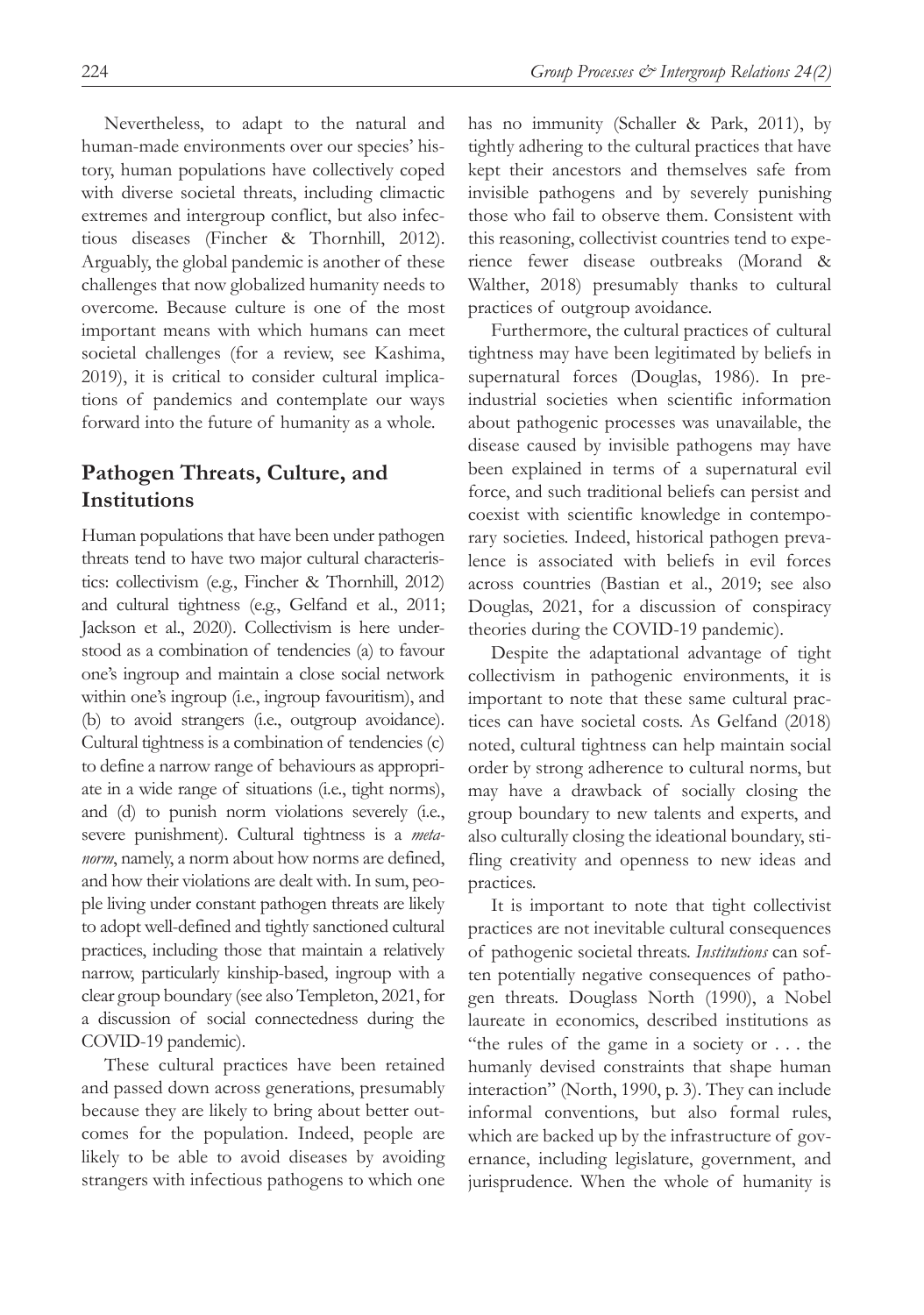taken as a human population, there is a great spatial variability in institutional arrangement. Although there are international organizations such as the United Nations and the World Health Organization, the Westphalian system of nationstates is a current global institution that defines national borders, geospatially dividing the human population into national populations. In most national populations today, government, public administration, and associated organizations – the system of a nation-state – would be the frontline actors that enact the formal "rules of the game". There is evidence to suggest that an effective government and administrative system can reduce the need for a kin-based ingroup and traditionalism, and potentially soften the negative effects of societal threats. This is presumably because effective government organizations can substitute kin-based and other close-knit ingroups when it comes to providing tangible material support (e.g., social welfare). For instance, Hruschka et al. (2014) reported that the presence of effective institutions, as measured by the World Bank's effective government index, can reduce ingroup favouritism, while cancelling out the effect of pathogen prevalence.

# **Theorizing about Societal Threats and Cultural Dynamics: The Case of COVID-19**

At the macro-level of human populations, the relations among societal (especially pathogen) threats, cultural ideas and practices (e.g., collectivism and tightness), and institutions may be theorized as a dynamical causal nexus (Figure 1). Recurrent and persistent societal threats can give rise to adaptive cultural patterns such as collectivism and tightness, but may also prepare social institutions for future recurrence of societal threats by making the need for institutional responses obvious. However, certain cultural ideas and practices may be able to reduce the adverse impact of societal threats, and also motivate the establishment of effective social institutions, which can then reduce the recurrence of societal threats and the need for the cultural patterns.

**Figure 1.** Societal threats, cultural patterns, and social institutions.



Note. Bidirectional arrows indicate bidirectional causality, and the curved arrows indicate autocorrelations.

Cultural ideas and practices can be routinized and habituated, and taught to the next generation if societal threats are recurrent; thus, social institutions tend to be stable and long-lasting. This means there is a strong tendency for temporal autocorrelation in cultural patterns and institutions: that is, cultural patterns and institutions at one point in time tend to influence their future state. Note that temporal autocorrelations can differ between institutions and cultural patterns, and that the causal relations may be nonlinear. Theoretical and empirical investigations of these dynamic relations are needed.

## *Macro-Level Institutional and Cultural Responses to a Threat Event*

Nevertheless, how different nation-states and their citizens respond to a specific threat event needs to be investigated more fully to gain further insights into this nexus. Faced with a threat event such as the COVID-19 pandemic, institutions – especially formal institutions – can have a strong and immediate influence (e.g., legal lockdown or curfew) on government and administrative responses as well as on people's behaviours. For instance, governments in a tighter culture may be more willing to impose stricter rules about mask wearing and social distancing, and citizens in those countries may be more willing to follow the rules and norms (i.e., autocorrelation). Consequently, tighter countries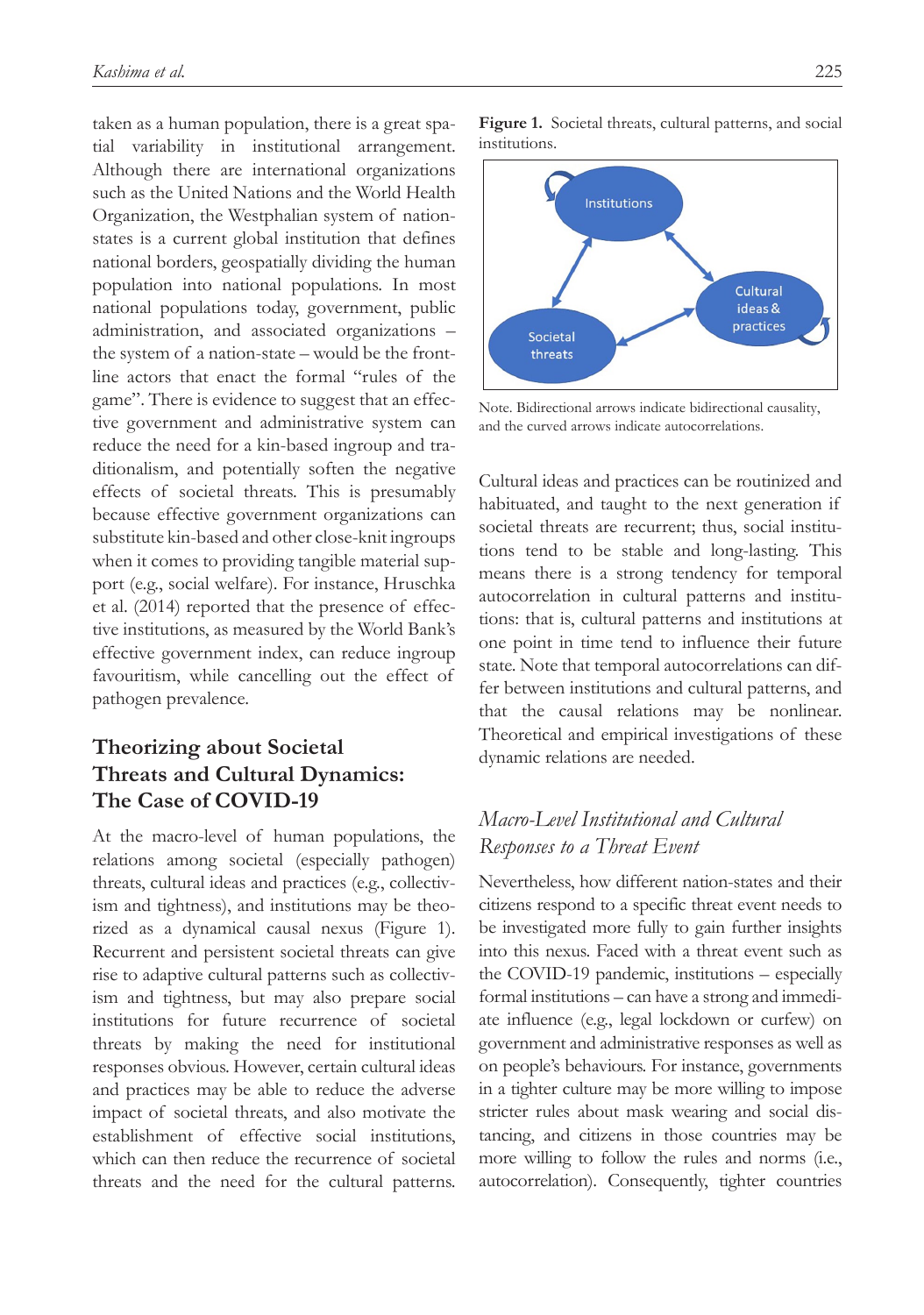may be able to curtail the spread of SARS-CoV-2 more effectively. Indeed, there is empirical support for this prediction (Cao et al., 2020). Further, an effective public health system and police force may be able to amplify people's adherence to these practices even further. In other words, the role of institutions in the causal nexus of threat, culture, and institution can be interactive.

It is useful to investigate how different nationstates and their citizens have responded to the COVID-19 pandemic and how effective these responses may have been in reducing health and other societal impacts. However, such investigations need to examine not only the macro-level relations between relevant constructs, but also micro-level cultural dynamics; namely, how individuals respond to a societal threat event and how such individual behaviours interact to generate macro-level trends. In the absence of relevant cultural psychological theories, we need to piece together our conjecture based on the existing literature.

### *Threat Event and Micro-Level Cultural Dynamics*

Let us start with the onset of a societal threat event, e.g., an outbreak of viral infections, which then spread around the world, directly impacting those who catch the virus and affecting others who learn about it indirectly through traditional mass media or other online or offline channels. Although an international institution such as the World Health Organization exists and plays a significant role in coordinating between national responses, it is fair to say much of the institutional response is carried out by nation-states in the early 21st Century. At the same time, however, the globalized human population begins to respond cognitively, affectively, and behaviourally. We suggest that collective emotion, cultural scripts, and institutional legitimacy interact to effect micro-level cultural dynamics at the global scale.

*Collective emotion.* Whether directly affected or indirectly learning about the virus and its effects from others, a societal threat event is a perturbation in a complex social-ecological system, of which a human population is a part. Emotion is likely to accompany human responses to such a disruption to daily routines (e.g., Kashima et al., 2019). Provided that emotive experiences are likely socially shared (Rimé, 2009), emotions may diffuse through the population (Peters & Kashima, 2015) and become *collective emotions*, i.e., emotions widely shared within a population (von Scheve & Salmella, 2014). For example, as the threat of the COVID-19 global pandemic spread, collective anxiety might have also begun to spread.

Nevertheless, populations differ in how they respond to a threatening event, likely as a function of its *perceived risk* (i.e., how likely and how badly it affects themselves and their lives) and their *perceived capabilities* (i.e., how capable they are in dealing with the risk) (e.g., Lazarus, 1991). To borrow Blascovich's (2008) terminology, if the event is appraised as "challenge" (i.e., capabilities are greater than risks), even large-scale societal threats may motivate proactive responses (e.g., Jonas et al., 2014) in a population; however, if regarded as a "threat" (i.e., risks are greater than capabilities), people may suffer from fear and anxiety. Whether proactive or stifling emotions predominate in the population would depend on the population distribution of perceived risk– capability balance. If a majority of the population consider their coping capabilities to be greater than the risk, proactive emotions and action orientations may prevail. If many are uncertain about their abilities to handle the risk, collective fear and anxiety may stifle the process of societal adaptation to the threat event (Figure 2).

*Cultural scripts inside and outside the institutional framework.* We suggest that *cultural scripts* provide alternative courses of action individuals can take in response to a societal threat event. Schanck and Abelson (1977) theorized a script as a cognitive representation, but we construe a cultural script as a configuration of cultural ideas and practices, which describe who (i.e., roles) does what (i.e., behaviours) when and where to what end (i.e., goals). They are shared in a population, and inform people how to coordinate their actions to reach certain ends.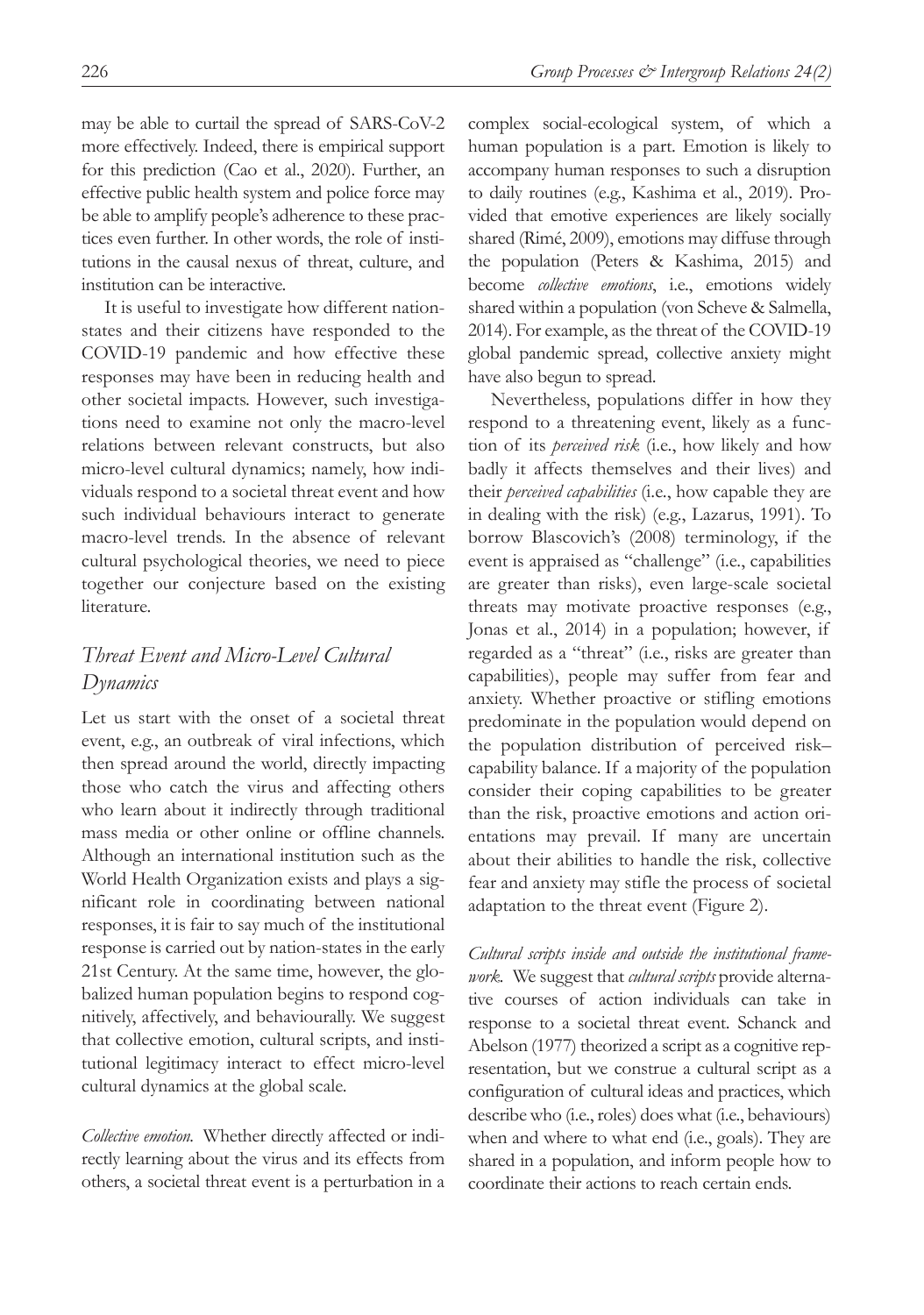



In the context of a societal threat like the COVID-19 pandemic, there are various cultural scripts. Many cultural scripts sit within an *institutional framework*, namely, a framework of appropriateness and prudence within a broad society at a given time and place. They include purely *institutional* responses, in which citizens do not participate, but governments and specialists may act, e.g., public agencies funding medical research establishments to develop medical treatments and vaccines. In *individual* responses, citizens take action largely on their own, e.g., wearing masks, physically distancing, and generally being hygienic. However, many are *hybrid* responses that require a coordination between institutional and individual actions, e.g., the government (e.g., minister, emergency department) deploying relevant resources (e.g., paramedics, public hospitals, public health facilities), and citizens turning up for virus testing. Outside the institutional framework, there are clearly *nonnormative* responses (e.g., Tausch et al., 2011), e.g., plainly ignoring any public health regulations, or even violently rallying against a lockdown. Nonetheless, people may innovate *liminal* cultural scripts, which sit in the grey zone between the inside and the outside of the institutional framework (e.g., wearing a mask of Zorro and marching through streets defying police).

Cultural scripts can include not only information about how to act individually or in coordination with others and institutions, but also

contain or are associated with other information. For example, there appears to be a cultural script to flaunt government mandated mask wearing in the state of Victoria, Australia (Blakkarly, 2020). This script contained the action of "not wearing a mask in public", contravening the government regulation. However, it also included a range of other associations, such as an emotive reaction of "defiance", and the appraisal of the government's institutional response as illegitimate. Those anti-maskers who were caught by police called themselves "sovereign citizens", suggesting that this script included a social identity of "sovereign citizen" and presumably the appraisal of SARS-CoV-2 as low risk, but the government's institutional response as a threat to civil rights.

*Institutional legitimacy.* Institutional legitimacy as perceived by people can influence both collective emotion and selection of cultural scripts. First, to individual citizens of a nation-state, their perceptions of capabilities to handle a global societal threat are likely linked to their country's institutional capabilities. The more effective their institutions are seen to be, the greater are their perceived adaptational capabilities. Given that effectiveness of an institution is an important part of the institution's perceived legitimacy (Tost, 2011), legitimate institutions are likely to increase individual citizens' perceived capabilities to adapt to the societal threat.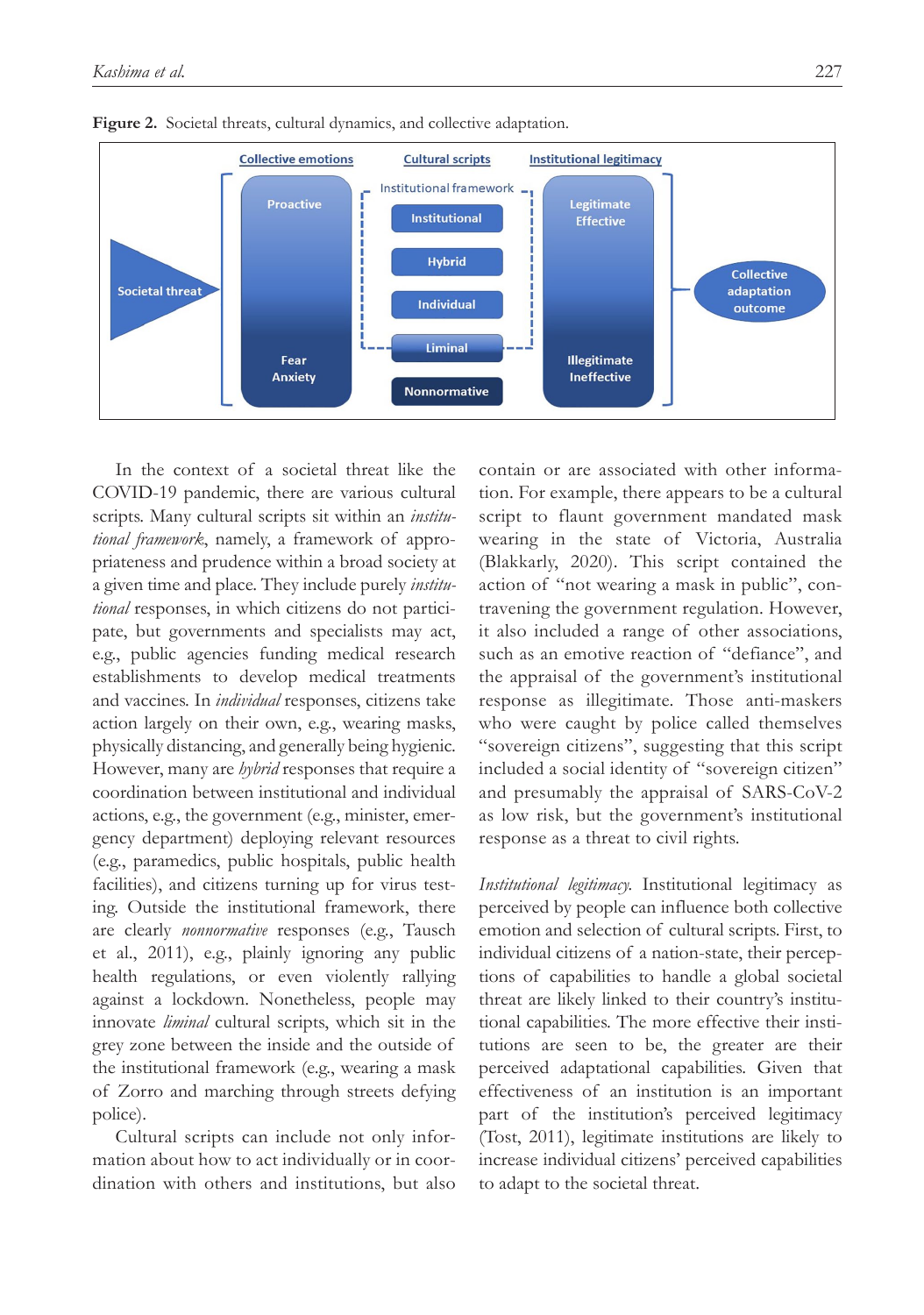Second, institutional legitimacy can encourage the selection of different types of cultural scripts. Legitimate institutions are likely to encourage the adoption of those inside the institutional framework. On the one hand, institutions seen to be effective may inspire institutional trust in people, which can motivate more proactive participation in hybrid cultural scripts (e.g., COVID-19 testing at a public testing centre). On the other hand, excessive reliance on institutions may incline people to offload the cost and burden of enacting individual cultural scripts (*institutional offloading*; e.g., not handwashing or sanitizing), resulting in a potential problem of freeriding. However, illegitimate institutions may trigger collective contempt, which may then tempt people to opt for nonnormative cultural scripts (Tausch et al., 2011; e.g., illegal demonstration).

*Institutions, policy instruments, and cultural dynamics.* The question, "Who adopts which cultural scripts where and when?", is significant not only for a social psychology of cultural dynamics, but also to policy makers and public administration. Although these institutional actors can construct and implement a range of policy instruments to manage a societal threat such as the COVID-19 pandemic (Patherick et al., 2020), the deployment of a particular instrument depends on its public acceptance, i.e., whether citizens are able and willing to do their part in hybrid cultural scripts.

One policy instrument that many governments have adopted around the world is a contact-tracing technology (O'Neill et al., 2020). It uses a variety of information technologies to track people's social contacts to trace the personto-person spread of SARS-CoV-2. A crossnational investigation of public acceptance of contact-tracing technologies in which we are involved (Dennis et al., 2020) has shown large cross-national variability in respondents' willingness to accept a potentially privacy-encroaching technology across eight countries (Australia, Germany, Italy, Japan, Spain, Taiwan, the United Kingdom, and the United States). We plan to approach this case using the theoretical framework sketched out in this article.

# **Concluding Comments**

The COVID-19 pandemic has highlighted one of the most pressing issues for culture and psychology. How does humanity – the globalized human population – respond to a global societal threat? Although other global societal threats (e.g., climate change, extreme poverty) loom large in the background, the availability of worldwide COVID-19 morbidity statistics has brought into sharp focus the geospatial distribution of human vulnerabilities around the world. To be sure, many issues and questions are concerned with institutional responses, which tend to have fallen outside the traditional research area of social psychology. Nonetheless, social psychology can play its part by investigating what institutional responses citizens would see as legitimate and acceptable.

Furthermore, there are many questions that social psychology can and should try to answer, perhaps in collaboration with other subdisciplines of psychology and other disciplines in social science. They pertain to collective responses to societal threats (e.g., collective emotion, collective action), and psychological relationships with social institutions. For example, how would people respond to diverse policy instruments that their government deploys? Do they respond proactively by cooperating with government initiatives or do they institutionally offload and freeride? Under what circumstances are they inclined to push the institutional boundary to invent liminal cultural scripts and out into nonnormative collective action? What may be the longer-term implications of the COVID-19 pandemic for institutions and cultures? Will our cultures close cultural borders, become culturally tighter, and less open (i.e., collectivist and tight)? Does this mean intergroup relationships will become less open and more fraught?

These are both theoretically and humanly significant questions, which await further investigation. We hope our framework may help facilitate future research.

#### **Funding**

The authors received no financial support for the research, authorship, and/or publication of this article.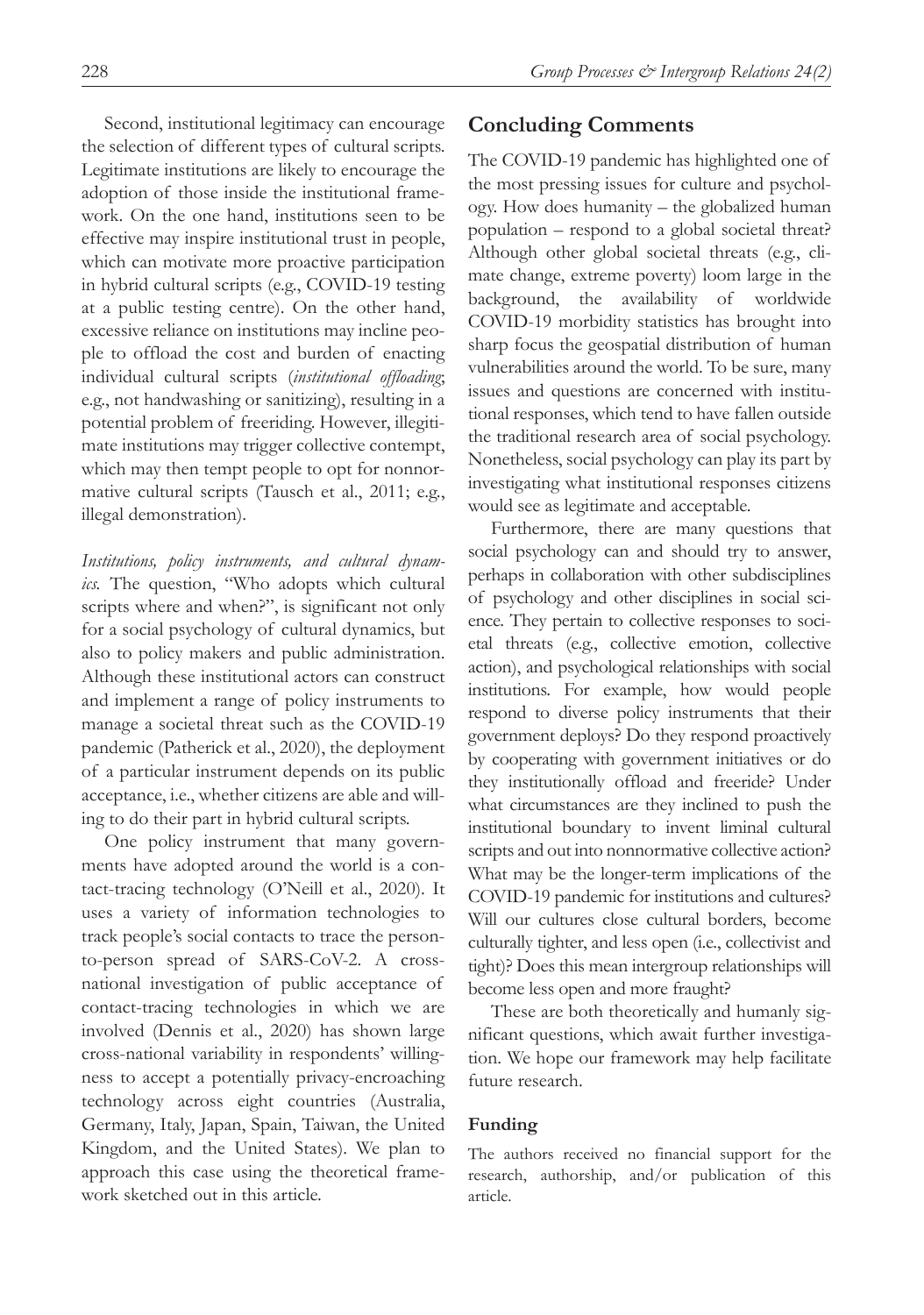#### **ORCID iD**

Yoshihisa Kashima **b** [https://orcid.org/0000-0003-](https://orcid.org/0000-0003-3627-3273) [3627-3273](https://orcid.org/0000-0003-3627-3273)

#### **References**

- Bastian, B., Vauclair, C.-M., Loughnan, S., Bain, P., Ashokkumar, A., Becker, M., Bilewicz, M., Collier-Baker, E., Crespo, C., & Eastwick, P. W. (2019). Explaining illness with evil: Pathogen prevalence fosters moral vitalism. *Proceedings of the Royal Society B*, *286*(1914), Article 20191576. [https://doi.org/](https://doi.org/https://doi.org/10.1098/rspb.2019.1576) [https://doi.org/10.1098/rspb.2019.1576](https://doi.org/https://doi.org/10.1098/rspb.2019.1576)
- Blakkarly, J. (2020). *Police single out so-called "sovereign citizens" for breaking Victoria's coronavirus mask rules*. SBS News. [https://www.sbs.com.au/news/](https://www.sbs.com.au/news/police-single-out-so-called-sovereign-citizens-for-breaking-victoria-s-coronavirus-mask-rules) [police-single-out-so-called-sovereign-citizens](https://www.sbs.com.au/news/police-single-out-so-called-sovereign-citizens-for-breaking-victoria-s-coronavirus-mask-rules)[for-breaking-victoria-s-coronavirus-mask-rules](https://www.sbs.com.au/news/police-single-out-so-called-sovereign-citizens-for-breaking-victoria-s-coronavirus-mask-rules)
- Blascovich, J. (2008). Challenge and threat. In *Handbook of approach and avoidance motivation* (pp. 431– 445). Psychology Press.
- Cao, C., Li, N., & Liu, L. (2020). Do national cultures matter in the containment of COVID-19? *International Journal of Sociology and Social Policy*. [https://](https://doi.org/https://doi.org/10.1108/IJSSP-07-2020-0334) [doi.org/https://doi.org/10.1108/IJSSP-07-](https://doi.org/https://doi.org/10.1108/IJSSP-07-2020-0334) [2020-0334](https://doi.org/https://doi.org/10.1108/IJSSP-07-2020-0334)
- Dennis, S., Lewandowsky, S., Lorenz-Spreen, P., Oberauer, K., Okan, Y., Goldstone, R., Cheng-Ta, Y., Kashima, Y., Perfors, A., White, J., Garrett, P., Geard, N., Little, D., Mitchell, L., Tomko, M., Kozyreva, A., Herzog, S., Hertwig, R., Pachur, T., Yesilada, M., & Butavicius, M. (2020). *Social licensing of privacy-encroaching policies to address the COVID-19 pandemic*. [https://stephanlewandowsky.github.](https://stephanlewandowsky.github.io/UKsocialLicence/index.html) [io/UKsocialLicence/index.html](https://stephanlewandowsky.github.io/UKsocialLicence/index.html)
- Douglas, M. (1986). *How institutions think*. Syracuse University Press.
- Douglas, K. (2021). COVID-19 conspiracy theories. *Group Processes & Intergroup Relations*, *24*, 270–275. <https://doi.org/10.1177/1368430220982068>
- Fincher, C. L., & Thornhill, R. (2012). Parasite-stress promotes in-group assortative sociality: The cases of strong family ties and heightened religiosity. *Behavioral and Brain Sciences*, *35*(2), 61–79. [https://](https://doi.org/10.1017/S0140525X11000021) [doi.org/10.1017/S0140525X11000021](https://doi.org/10.1017/S0140525X11000021)
- Gelfand, M. (2018). *Rule makers, rule breakers*. Scribner.
- Gelfand, M. J., Raver, J. L., Nishii, L., Leslie, L. M., Lun, J., Lim, B. C., Duan, L., Almaliach, A., Ang, S., Arnadottir, J., Aycan, Z., Boehnke, K., Boski, P., Cabecinhas, R., Chan, D., Chhokar, J., D'Amato, A., Ferrer, M., Fischlmayr, I. C., . . .

Yamaguchi, S. (2011). Differences between tight and loose cultures: A 33-nation study. *Science*, *332*(6033), 1100–1104. [https://doi.org/10.1126/](https://doi.org/10.1126/science.1197754) [science.1197754](https://doi.org/10.1126/science.1197754)

- Hruschka, D., Efferson, C., Jiang, T., Falletta-Cowden, A., Sigurdsson, S., McNamara, R., Sands, M., Munira, S., Slingerland, E., & Henrich, J. (2014). Impartial institutions, pathogen stress and the expanding social network. *Human Nature*, *25*(4), 567–579. [https://doi.org/10.1007/s12110-014-](https://doi.org/10.1007/s12110-014-9217-0) [9217-0](https://doi.org/10.1007/s12110-014-9217-0)
- Jackson, J. C., Gelfand, M., & Ember, C. R. (2020). A global analysis of cultural tightness in nonindustrial societies. *Proceedings of the Royal Society B-Biological Sciences*, *287*(1930), Article 20201036. <https://doi.org/10.1098/rspb.2020.1036>
- Jonas, E., McGregor, I., Klackl, J., Agroskin, D., Fritsche, I., Holbrook, C., Nash, K., Proulx, T., & Quirin, M. (2014). Threat and defense: From anxiety to approach. In J. M. Olson & M. P. Zanna (Eds.), *Advances in experimental social psychology* (*Vol. 49*, pp. 219–286). [https://doi.org/10.1016/b978-](https://doi.org/10.1016/b978-0-12-800052-6.00004-4) [0-12-800052-6.00004-4](https://doi.org/10.1016/b978-0-12-800052-6.00004-4)
- Kashima, Y. (2019). What is culture for? In D. Matsumoto & H. C. Hwang (Eds.), *Handbook of culture and psychology* (2nd ed., pp. 123–160). Oxford University Press.
- Kashima, Y., Coman, A., Pauketat, J. V. T., & Yzerbyt, V. (2019). Emotion in cultural dynamics. *Emotion Review*, Article 1754073919875215. [https://doi.](https://doi.org/DOI:10.1177/1754073919875215) [org/DOI:10.1177/1754073919875215](https://doi.org/DOI:10.1177/1754073919875215)
- Kruglanski, A., Molinario, E., & Lemay, E. (2021). Coping with COVID-19-induced threats to self. *Group Processes and Intergroup Relations*, *24*, 284–289. https://doi.org/10.1177/1368430220982074
- Lazarus, R. S. (1991). *Emotion and adaptation*. Oxford University Press.
- Morand, S., & Walther, B. A. (2018). Individualistic values are related to an increase in the outbreaks of infectious diseases and zoonotic diseases. *Scientific Reports*, *8*(1), 1–9. [https://doi.org/DOI:10.1038/](https://doi.org/DOI:10.1038/s41598-018-22014-4) [s41598-018-22014-4](https://doi.org/DOI:10.1038/s41598-018-22014-4)
- North, D. C. (1990). *Institutions, institutional change and economic performance*. Cambridge University Press.
- O'Neill, P. H., Ryan-Mosley, T., & Johnson, B. (2020). *A flood of coronavirus apps are tracking us: Now it's time to keep track of them*. Technology Review. [https://www.](https://www.technologyreview.com/2020/05/07/1000961/launching-mittr-covid-tracing-tracker/) [technologyreview.com/2020/05/07/1000961/](https://www.technologyreview.com/2020/05/07/1000961/launching-mittr-covid-tracing-tracker/) [launching-mittr-covid-tracing-tracker/](https://www.technologyreview.com/2020/05/07/1000961/launching-mittr-covid-tracing-tracker/)
- Patherick, A., Kira, B., Hale, T., & Phillips, T. (2020). *Variation in government responses to COVID-19*.